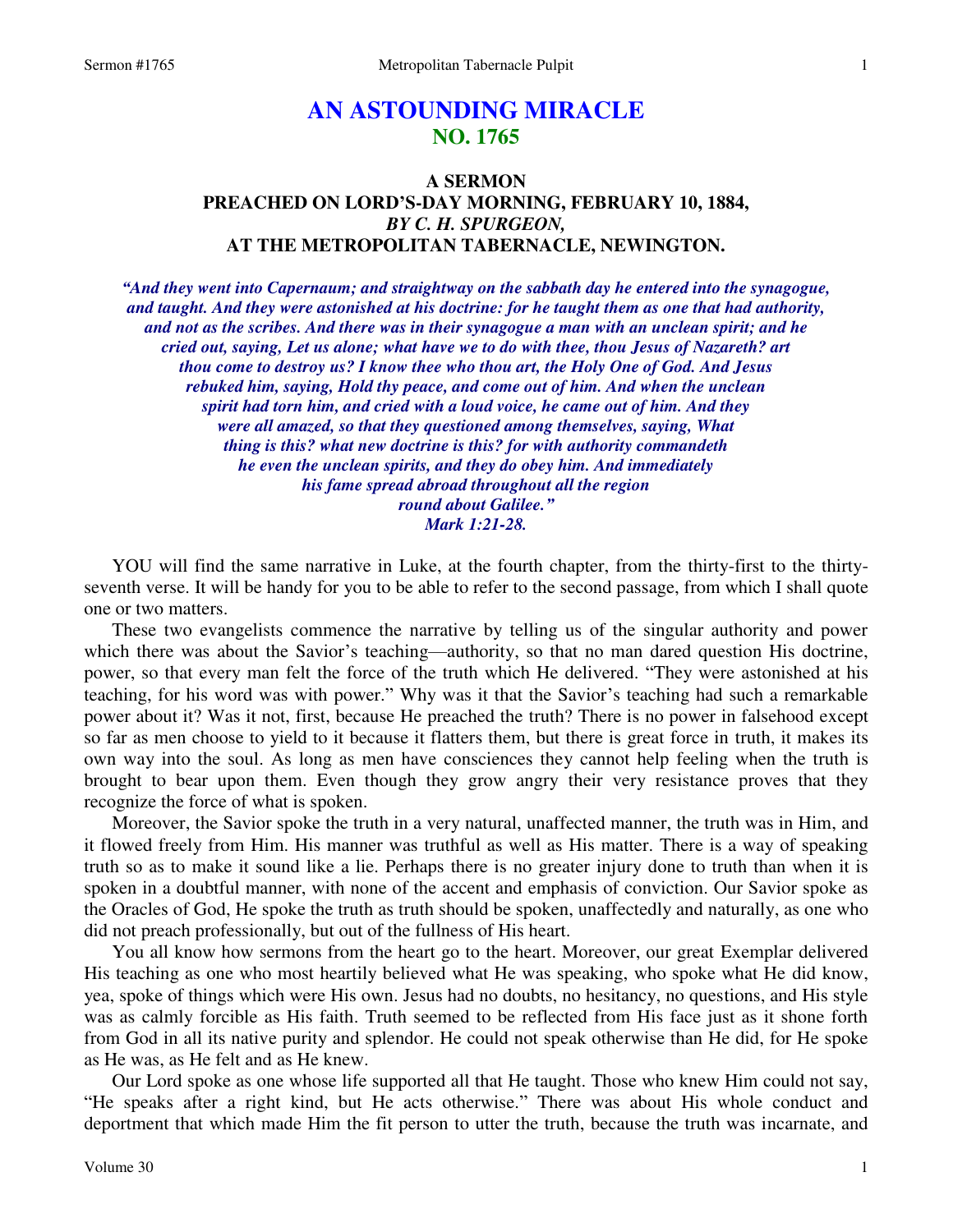embodied, and exemplified in His own person. Well might He speak with great assurance when He could say, "Which of you convinceth me of sin?" He was as pure as the truth which He proclaimed. He was not a speaking-machine, sounding out something with which it has no vital connection, but out of the midst of His own heart there flowed rivers of living waters. Truth overflowed at His lips from the deep well of His soul, it was in Him and therefore came from Him. What He poured forth was His own life, with which He was endeavoring to impregnate the lives of others. Consequently, for all these reasons and many besides, Jesus spoke as one that had authority, His tone was commanding, His teaching was convincing.

 Meanwhile, the Holy Ghost who had descended upon Him in His baptism, rested upon Him, and bore witness by His divine operations in the consciences and hearts of men. If Jesus spoke of sin, the Spirit was there to convince the world of sin; if He set forth a glorious righteousness, the Holy Ghost was there to convince the world of righteousness; and when He told men of the coming judgment, the Holy Ghost was present to make them know that a judgment would surely come at which each of them must appear. Because of His unlimited anointing by the Spirit, our Lord spoke with power and authority of the most astonishing kind, so that all who heard Him were compelled to feel that no ordinary Rabbi stood before them.

 That power and authority was seen all the more in contrast with the Scribes, for the Scribes spoke hesitatingly, they quoted authority, they begged leave to venture an opinion, they supported their ideas by the opinion of Rabbi this, although it was questioned by Rabbi the other, they spent their time in tying and untying knots before the people, quibbling about matters which had no practical importance whatever. They were wonderfully clear upon the tithing of mint and anise, they enlarged most copiously upon the washing of cups and basins, they were profound upon phylacteries and borders of garments. They were at home upon such rubbish, which would neither save a soul, nor slay a sin, nor suggest a virtue.

 While handling the Scriptures they were mere word-triflers, lettermen, whose chief objective was to show their own wisdom. Such attempts at oratory and word-spinning were as far as the poles asunder from the discourses of our Lord. Self-display never entered into the mind of Jesus. He Himself was so absorbed in what He had to teach that His hearers did not exclaim, "What a preacher is this!" but "What a word is this!" and "What new teaching is this!" the Word and the teaching with their admirable authority and amazing power subdued men's minds and hearts by the energy of truth. Men acknowledged that the great teacher had taught them something worth knowing, and had so impressed it upon them that there was no shaking themselves free of it.

 Now, when they were beginning to perceive this authority in His word, our Lord determined to prove to them that there was real power at the back of His teaching, that He had a right to use such authority, for He was Jesus Christ the Son of God, clothed with divine authority and power. It occurred to Him to display before their eyes the fact that as there was power about His speech, there was also power about Himself, that He was mighty in deed as well as in word, and hence He wrought the miracle now before us. This most astounding deed of authority and power has been passed over by certain expositors as having too little of incident about it to be of much interest, whereas, to my mind, it rises in some respects above all other miracles, and is certainly excelled by none in its forcible demonstration of our Lord's authority and power.

 It is the first miracle which Mark gives us, it is the first which Luke gives us, and it is in some respects the first of miracles, as I hope I may show ere I have done. Remember, however, that the objective of the miracle is to reveal more fully the power and authority of our Lord's word, and to let us see by signs following that His teaching has an omnipotent force about it. This truth is much needed at the present moment, for if the Gospel does not still save men, if it is not still "the power of God unto salvation to every one that believeth," then the attacks of skepticism are not easily repelled, but if it be still a thing of power over the minds of men, a power conquering sin and Satan, then they may say what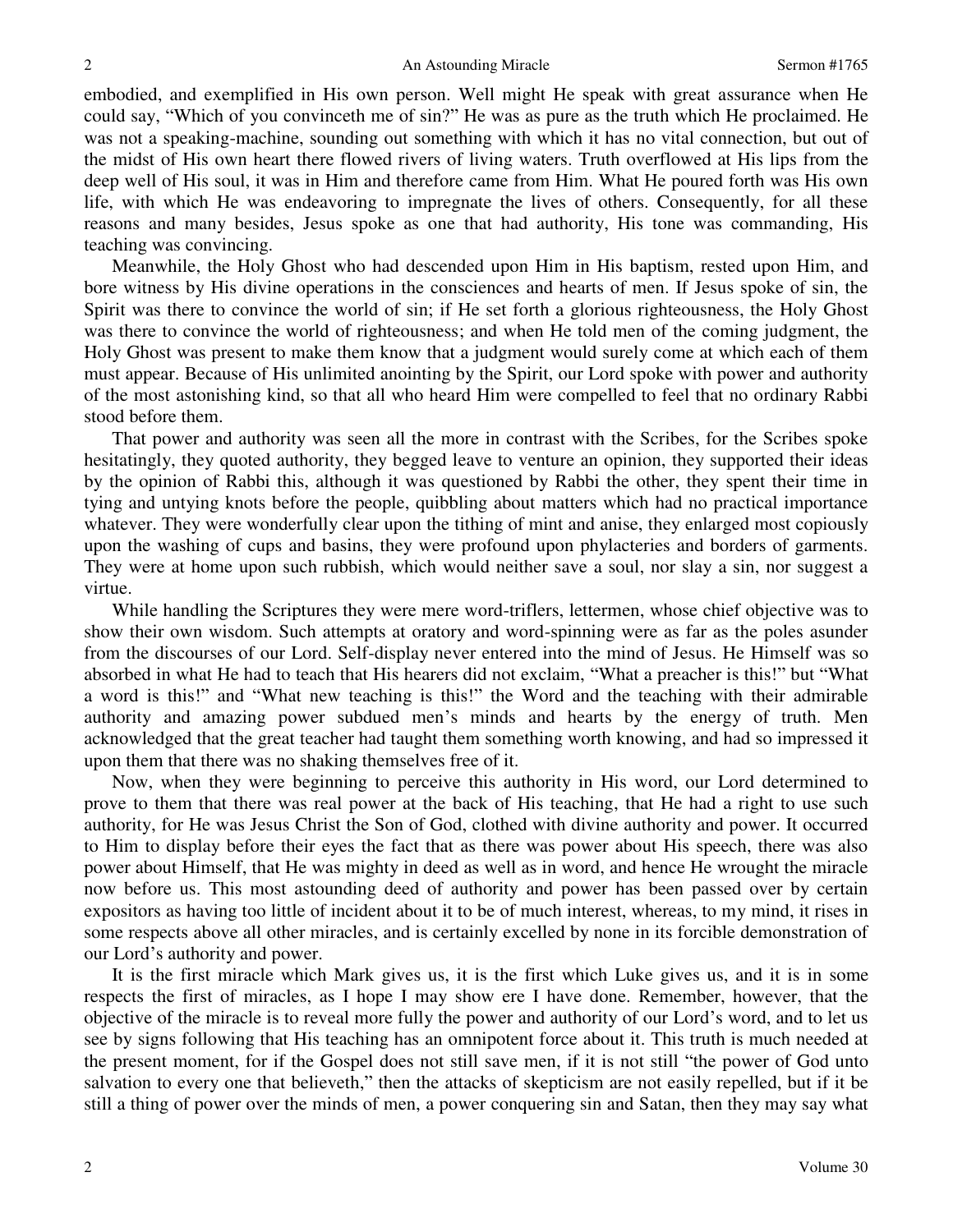they like, our only answer shall be to lament their doubts and to scorn their scorning. O for an hour of the Son of man! O where is He that trod the sea, and bade the rage of hell subside with a word?

**I.** First, then, to show forth this power and authority, OUR LORD SELECTS A MOST UNHAPPY PERSON ON WHOM TO PROVE HIS POWER.

 This person was, first, *one possessed*. A devil dwelt within him. We cannot explain this fact any more than we can explain madness. Many things which happen in the world of mind are quite inexplicable, and for that matter of that so are many facts in the world of matter. We accept the recorded fact—an evil spirit entered into this man, and continued in him. Satan, you know, is God's ape, he is always trying to imitate Him, to caricature Him, so, when God became incarnate, it occurred to Satan to become incarnate too, and this man I may call, without any misuse of words, an incarnate devil, or, at any rate, the devil was incarnated in him. He had become like a devil in human form, and so was in a certain manner the opposite of our Lord Jesus.

 In Jesus dwelt the fullness of the Godhead bodily by an eternal union, in this man the devil dwelt for a while. Is not this an awful picture? But note the fact, the man whom Jesus selects whereon prove His power and authority on was so far gone that the foul fiend controlled his mind, and made a kennel of his body. I wondered, when thinking this over, whether a person of whom this man is the emblem would come into the congregation today, for I have seen such people. I have not dared personally to apply such an epithet to any man, but I have heard it applied, I have heard disgusted friends and indignant neighbors, worn out with the drunken profanity, or horrible filthiness, of some man say "He does not seem to be a man, he acts like the evil one." Or when it has been a woman, they have said, "All that is womanly is gone, she seems to be a female fiend." Well, if such shall come within sound of my voice, or within reading of this sermon, let them take note that there is help, hope, and health even for them. The power of Jesus knows no limit. Upon one who was the Devil's Own did our gracious Lord display His authority and power in connection with His Gospel teaching, and He is not less able now than then.

 This man, further, was *one whose personality was to a great extent merged in the Evil One*. Read the twenty-third verse, "There was in their synagogue a man with an unclean spirit," the rendering might be equally accurate if we read it, "A man in an unclean spirit." Do you see that? Not only a man *with* an unclean spirit in him, but a man *in* an unclean spirit. The phrase is simple enough, we speak of a man being in drink. For liquor to be in a man does not mean half so much as for a man to be in liquor. To give a more pleasant illustration, we speak of a person's being "in love," he is absorbed in his affection, we should not express a tenth as much if we said that love is in the man.

 A man can be in a rage, in a passion, and even so was this man in an evil spirit. He was completely ruled of the evil one. The poor creature had no power over himself whatever, and was not himself actually responsible, in all that I say of him I am not condemning *him,* but only using him as a type of human sin. Please do not forget this. As far as the narrative is concerned the man himself scarcely appears, it is the unclean spirit that cries out, "Let us alone; I know thee who thou art." These are words spoken by the man, but they are the sentiments of the demon that used the man's organs of speech according to his own will.

 The man was scarcely a man with a will or wish of his own, in fact, you do not notice him till you see him flung down into the midst of the synagogue, you only see the proper man when the Savior raises him up before them all unharmed and rational. Until the miracle is wrought the man is lost in the unclean spirit that dominates him. Have you never seen such men? You say sometimes, and you say truly, "alas, poor wretch! The drink has the mastery over him, he would never do such things as he does if he was not in drink." We do not mean to excuse him by such an expression, far from it.

 Or it may be the man is a gambler, and you say, "He is quite besotted by gaming, though he impoverishes his wife and children, yet he is possessed by that spirit so completely that he has not the mind or the will to resist the temptation." Or it may be that such another person is carried away with unchaste affections, and we say, "How sad! There was something about that man which we used to like, in many points he was admirable, but he is so deluded by his bad passions that he does not seem to be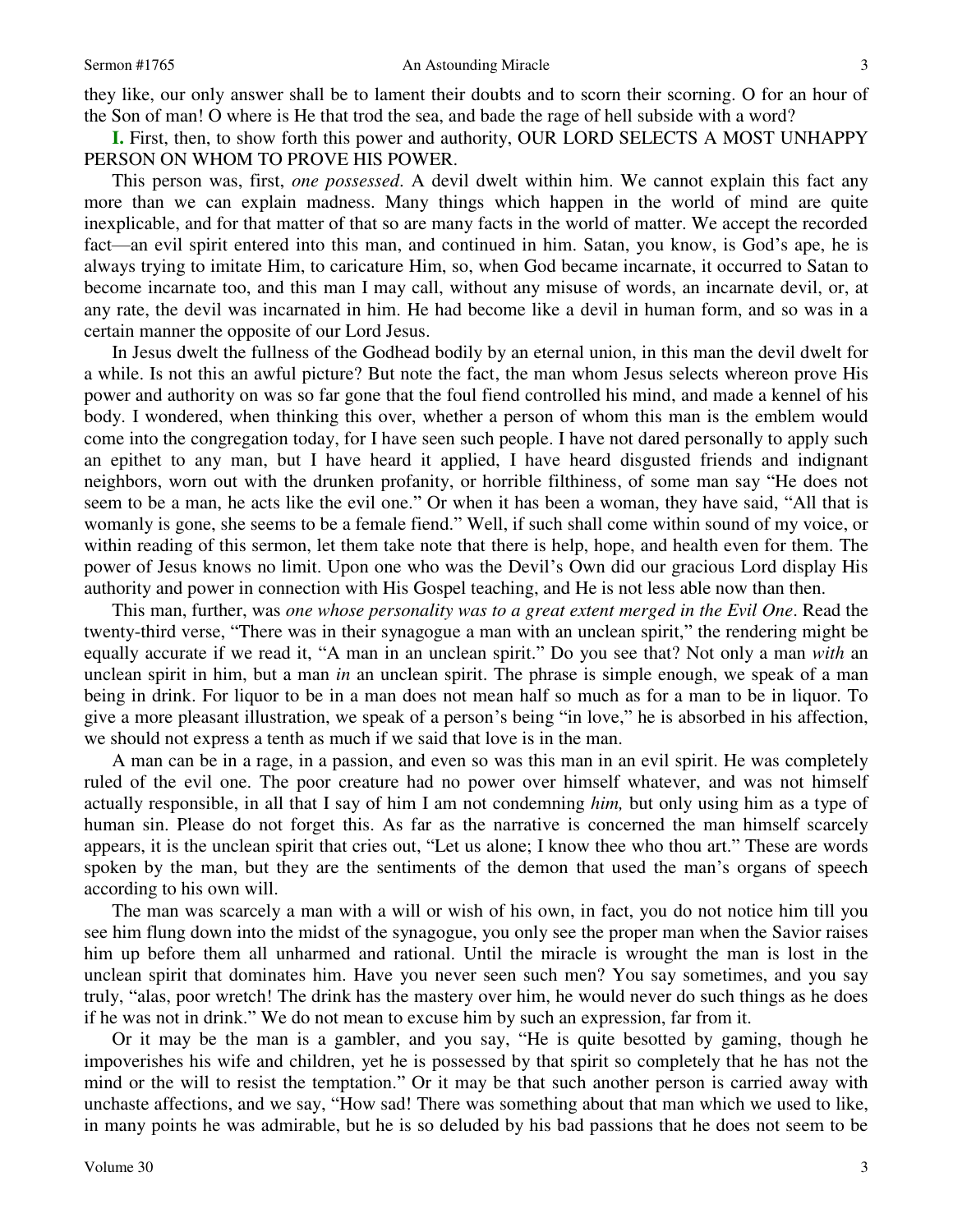himself." We almost forget the man, and think mainly of the dreadful spirit which has degraded him below the beasts.

 The type and emblem of such a person as that, our Lord selected as the platform to show His power. I wonder whether this voice of mine will reach one of that sort. I sincerely hope that none of you are in such a condition, but if you should be, still there is hope for you in Christ Jesus, He is able to deliver such as are led captive at the will of Satan. Though you seem wholly given up and utterly abandoned to the dominion of a terrible sin, to which you yield a willing obedience, yet Jesus can break off the iron yoke from your neck and bring you into the liberty of holiness. It will be an awful thing for you to die in your sins, and you surely will unless you believe in the Lord Jesus, but if you look to Him, He can make you pure and holy, and create you anew.

 Note further, for we must show you how our Lord selects the worst of cases, it was a man *in whom the evil spirit was at his worst*. Kindly look at the fourth chapter of Luke, verse thirty-three, and you will see that in this man there was "the spirit of an unclean devil." Think of that. The devil is never particularly clean at any time, what must an unclean devil be? The ruling spirit in the man was not only a devil, but an *unclean* devil. Satan sometimes cleans himself up, and comes out quite bright and shining, like an angel of light, but do not mistake him, he is still a devil, for all his pretended purity.

 There are glittering sins, and respectable sins, and these will ruin souls, but this poor man had a disreputable demon in him, a spirit of the foulest, coarsest, and most abominable order. I suppose this foul spirit would incite its victim to filthy talk and obscene acts. The evil one delights in sins against the seventh commandment. If he can lead men and women to defile their bodies he takes special delight in such crimes. I doubt not that this poor creature was reduced to the most brutal form of animalism, I can well believe that in his body he was filthy, and that in his talk, in all the thoughts that hurried through his poor brain, and in all his actions, he went to a pitch of uncleanness upon which we need not permit a conjecture.

 If we were to say of such a character as this man pictures, "Let us turn out of the way," who could blame us? If we separated from such sinners, who could censure us? We do not desire to go near to Satan in any shape, but most of all we would shun him when he is openly and avowedly unclean. You say, "We could not bear to hear the man speak, the very look of him is offensive," nor is it strange that you should. There are women so fallen that modesty trembles to be seen in their company, and the feeling that makes you shudder at them is not to be condemned, so long as it does not spring from selfrighteousness or lead to contempt.

 Yet, now, see it and wonder, our blessed Lord and Master fixed His eye of old on the man with the unclean devil in him, and today He fixes His eye of mercy on the basest and vilest of mankind, that in their conversion He may show the power and authority of His word. Lord, do so at this moment. Let us see today the miracles of Your grace. Bring the chief of sinners to repentance! Upraise those who are fallen to the lowest degree!

*In this man there did not seem to be anything for the Lord to begin upon*. When you are trying to bring a man to the Savior, you look over him to see where you can touch him, what there is in him that you can work upon. Perhaps he is a good husband though he is a drunkard, and you wisely attempt to work upon his domestic affections. If a man has some point of character upon which you can rest your lever, your work is comparatively easy. But with some people you look over them from top to bottom, and you cannot find a spot for hope to rest upon, they seem so utterly gone that there is neither reason, nor conscience, nor will, nor power of thought left in them.

 Of all this, the possessed man in the synagogue is a striking emblem, for when the Lord comes into the synagogue the poor wretch does not begin to pray, "Lord, heal me." No, his first cry is, "Let us alone." He does not seem to resist this cry of the evil spirit in him, though it was so much to his own injury, but he goes on to say, "What have we to do with thee, thou Jesus of Nazareth? Art thou come to destroy us? I know thee who thou art." The possessed man seems wholly lost in the dominating spirit of evil which permeates his entire being.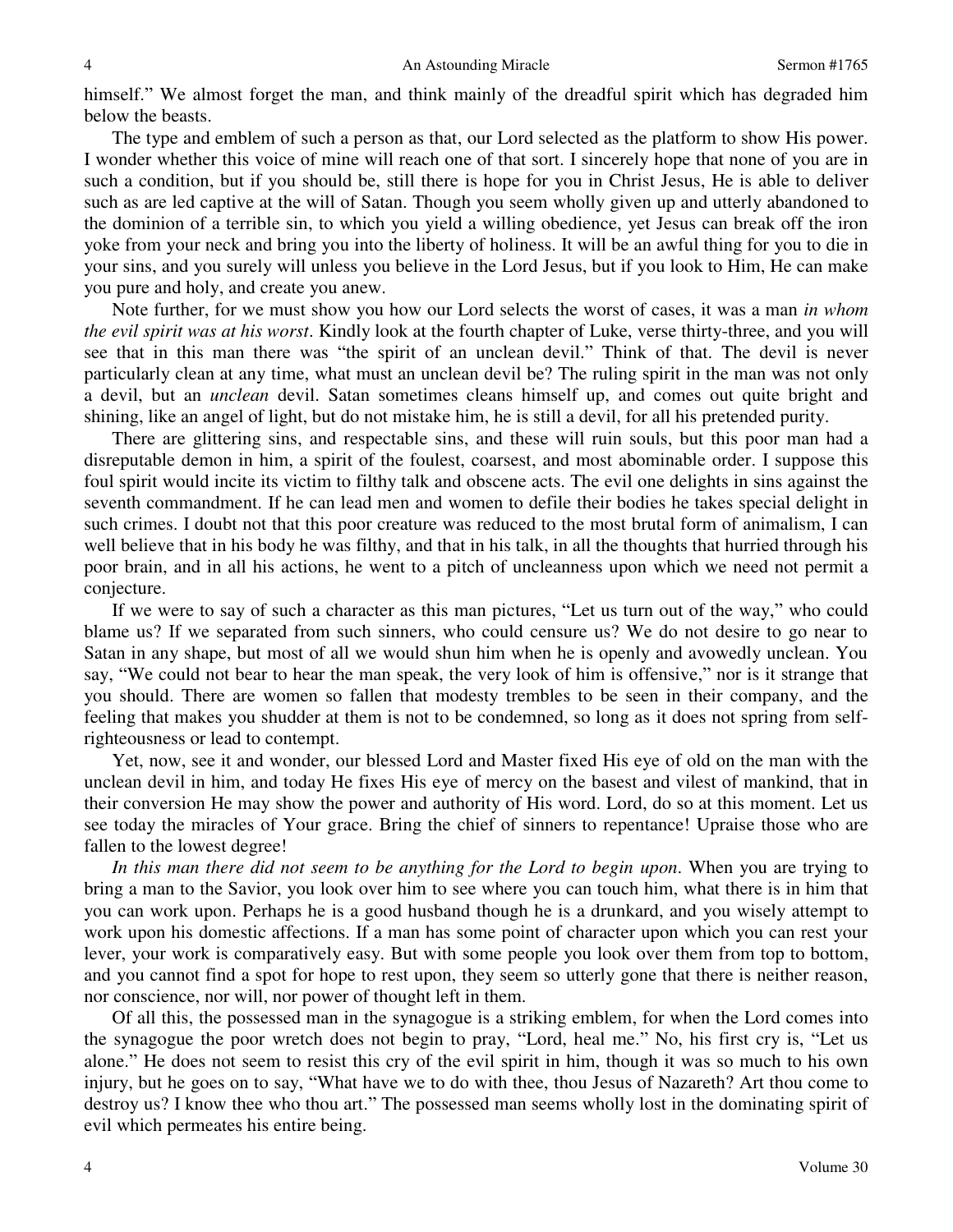#### Sermon #1765 **An Astounding Miracle** 5

Now I look upon this, though it be negative, as a very glaring part of the difficulty, for I do not care how far a man has gone in outward sin, if he has some point left in him of common honesty, or love to his family, or a generous heart, you know where to commence operations, and your work is hopeful. Even leviathan has some crevice between his scales though they be shut up together as with a close seal, there is some joint in the harness of most men, even though mail may cover them from head to foot, but in those outcasts of whom I am now speaking, there is neither lodgment for hope, nor foothold for faith, nor more than a bare ledge for love. As the man in the synagogue was shut up within the demon's influence, so are some men encompassed by their iniquity, blocked up by their depravity. Yet the great Upraiser of the fallen can rescue even these, He is able to save unto the uttermost.

 One other matter makes the case still more terrible, *he was a man upon whom religious observances were lost*. He was in the synagogue on the Sabbath, and I do not suppose that this was anything unusual. The worst man of all is one who can attend the means of grace, and yet remain under the full power of evil. Those poor outside sinners who know nothing of the Gospel at all, and never go to the house of God at all, for them there remains at least the hope that the very novelty of the Holy Word may strike them, but as for those who are continually in our synagogues, what shall now be done for them if they remain in sin?

 It is singular, but true, that Satan will come to a place of worship. "Oh," you say, "surely he will never do that?" He did it so long ago as the days of Job, when the sons of God came to present themselves before the Lord, and Satan came also amongst them. The evil spirit led this unhappy man to the synagogue that morning, and it may be he did so with the idea of disturbing the teaching of the Lord Jesus Christ. I am glad he was there. I wish that all the slaves of sin and Satan would attend Sabbath worship. They are then within range of the Gospel gun, and who can tell how many may be reached?

 Yet how sad it was that the influences of religious worship had altogether failed to rescue this man from his thraldom! They sang in the synagogue, but they could not sing the evil spirit out of him; they read the lessons of the day in the synagogue, but they could not read the foul spirit out of him; they gave addresses from passages of Scripture, but they could not address the unclean spirit out of him; no doubt some of the godly prayed for him, but they could not pray the devil out of him. Nothing can cast out Satan but the word of Jesus Himself. His own word, from His own lip, has power and authority about it, but everything short of that falls to the ground. O Divine Redeemer, let Your omnipotence be displayed in turning great sinners into sincere penitents!

 You see, then, what a terrible case the Master selected. I have not exaggerated, I am sure. O the comfort which lies in the thought that He still chooses to save persons, of whom this wretched being is the fit emblem and representative! O you vilest of the vile, here is hope for you!

**II.** Let us now look a little further and observe that OUR LORD ENCOUNTERS A FIRMLY-ENTRENCHED ENEMY.

 The evil spirit in this man had ramparted and bulwarked himself against the assault of Christ, for as I have said, *he had the man fully at his command,* he could make him say and do whatever he pleased. He had that man so at his command that he brought him to the synagogue that day, and *he compelled him to become a disturber of the worship*. Quietness and order should be in the assemblies of God's people, but this poor soul was egged on to cry out and make horrible noises, so as to raise great tumult in the congregation. The Jews allowed all the liberty they could to persons possessed, and so long as their behavior was bearable they were tolerated in the synagogues, but this poor mortal broke through the bounds of propriety, and his cries were a terror to all. But see, the Lord Jesus deals with this disturber, this is the very man in whom He will be glorified. So I have seen my Lord convert His most furious enemy, and enlist unto His service the most violent of opposers.

 The evil one *compelled his victim to beg to be left alone,* as we have it here, "Let us alone." In the Revised Version of Luke the same rendering is put in the margin, but in the text we have "Ah!" While the Lord Jesus was teaching there was suddenly heard a terrible, "Ah!" A horrible, hideous outcry startled all, and these words were heard, "Ah! What have we to do with thee?" It was not the voice of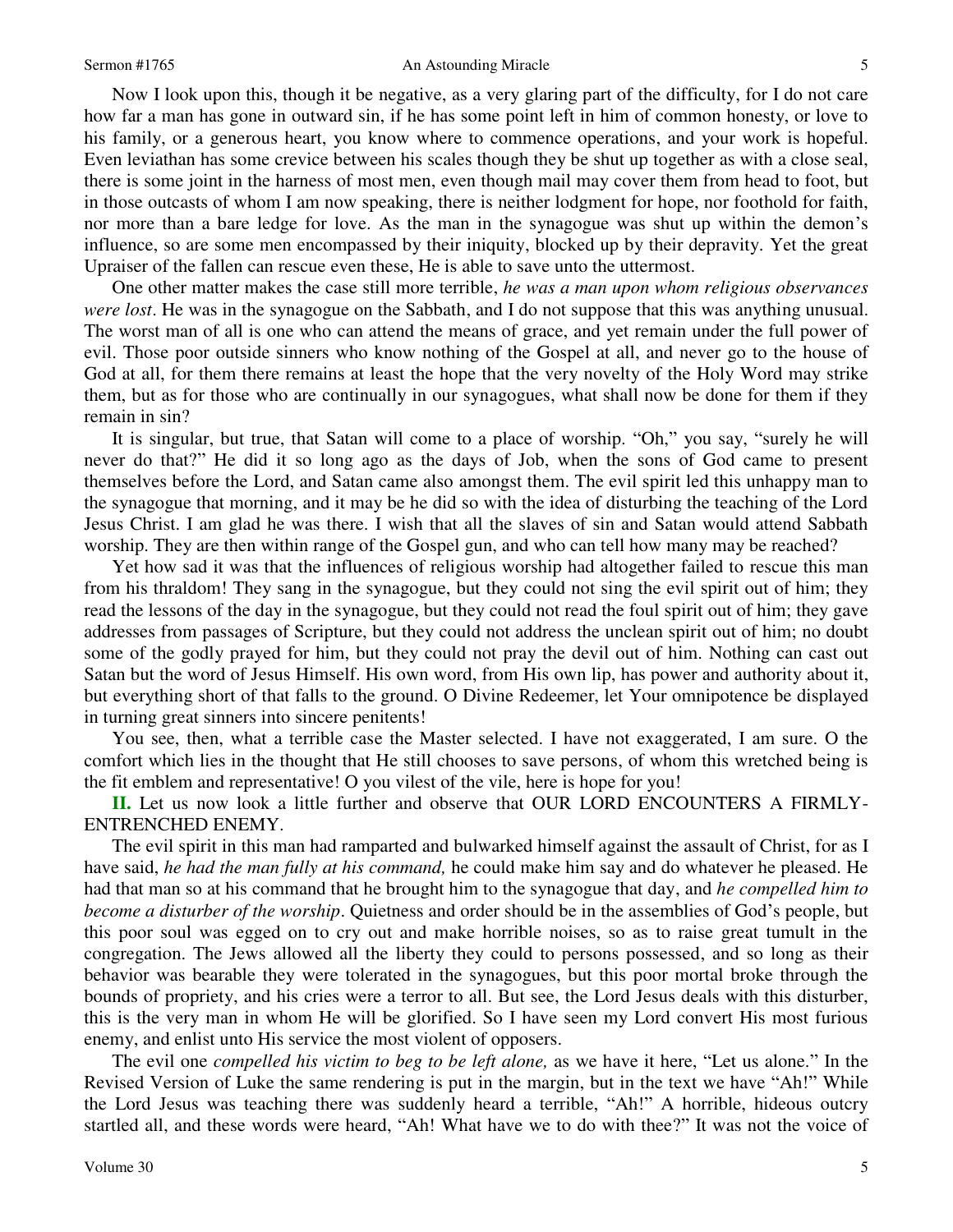supplication, it was distinctly the reverse, it was a prayer not *for* mercy, but *against* mercy. The translation is however quite good if we read, "Let us alone." Is it not a horrible thing that Satan leads men to say, "Do not trouble us with your Gospel! Do not bother us with religion! Do not come here with your tracts! Let us alone!" They claim the wretched right to perish in their sins, the liberty to destroy their own souls. We know who rules when men speak thus, it is the prince of darkness who makes them hate the light.

 Oh, my hearers, do not some of you say, "We do not want to be worried with thoughts of death, and judgment, and eternity, we do not desire to hear about repentance and faith in a Savior, all we want of religious people is that they will let us alone." This cruel kindness we cannot grant them. How can we stand by and see them perish? Yet how sad the moral condition of one who does not wish to be made pure! You would think it impossible for Jesus to do anything with a man while he is crying out, "Let us alone," yet it was the evil spirit in this man that our Lord met and overcame. Is there not encouragement for us to deal with those who give us no welcome, but shut the door in our faces?

 The foul spirit *made the man renounce all interest in Christ,* he coupled him with himself, and made him say, "What have we to do with thee, thou Jesus of Nazareth?" This was a disclaimer of all connection with the Savior. He almost resented the Savior's presence as an intrusion. The voice seems to cry to Jesus, "I have nothing to do with You, go Your way and leave me alone, I do not want You, whatever You can do to save or bless me is hereby refused. Only let me alone." Now, when a man deliberately says, "I will have nothing to do with your Jesus. I want no pardon, no salvation, no heaven," I think the most of you would say, "That is a hopeless case, we had better go elsewhere." Yet even when Satan has led a man this length the Lord can drive him out. He is mighty to save. He can change even the hardest heart.

 The unclean spirit did more than that, *he caused this man to dread the Savior,* and made him cry out, "Ah! Art thou come to destroy us?" Many persons are afraid of the Gospel. To them religion wears a gloomy aspect, they do not care to hear of it for fear it should make them melancholy and rob them of their pleasures. "Oh," say they, "religion would get me into Bedlam, it would drive me mad." Thus Satan by his detestable falsehoods makes men dread their best friend, and tremble at that which would make them happy forever.

 A further entrenchment Satan had cast up, *he made his victim yield an outward assent to the Gospel*. "I know thee who thou art," said the spirit, speaking with the man's lips, "the Holy One of God." Of all forms of Satan's devices this is one of the worst for workers, when men say, "Yes, yes, what you say is very proper!" You call upon them and talk about Jesus, and they answer, "Yes, sir. It is quite true. I am much obliged to you, sir." You preach the Gospel, and they say, "He made an interesting discourse, and he is a very clever man!" You buttonhole them, and speak about the Savior, and they reply, "It is very kind of you to talk to me so earnestly, I always admire this sort of thing. Zeal is much to be commended in these days." This is one of the strongest of earthworks, for the cannon balls sink into it, and their force is gone. This makes Satan secure in his hold on the heart. Yet the Savior dislodged this demon, and therein displayed His power and authority.

 Have I not proved my point? Jesus selected a most unhappy individual to become an instance of His supremacy over the powers of darkness, He selected a most firmly-entrenched spirit to be chased out of the nature which had become his stronghold.

**III.** We have something more pleasant to think upon as we notice that OUR LORD CONQUERED IN A MOST SIGNAL MANNER.

 The conquest *began as soon as the Savior entered the synagogue,* and was thus under the same roof with the devil. Then the evil one began to fear. That first cry of "Ah," or "Let us alone," shows that the evil spirit knew his Conqueror. Jesus had not said anything to the man. No, but the presence of Christ and His teaching are the terror of fiends. Wherever Jesus Christ comes in Satan knows that he must go out. Jesus has come to destroy the works of the devil, and the evil one is aware of his fate. Now, as soon as ever one of you shall go into a house with the desire to bring the inmates to Christ it will be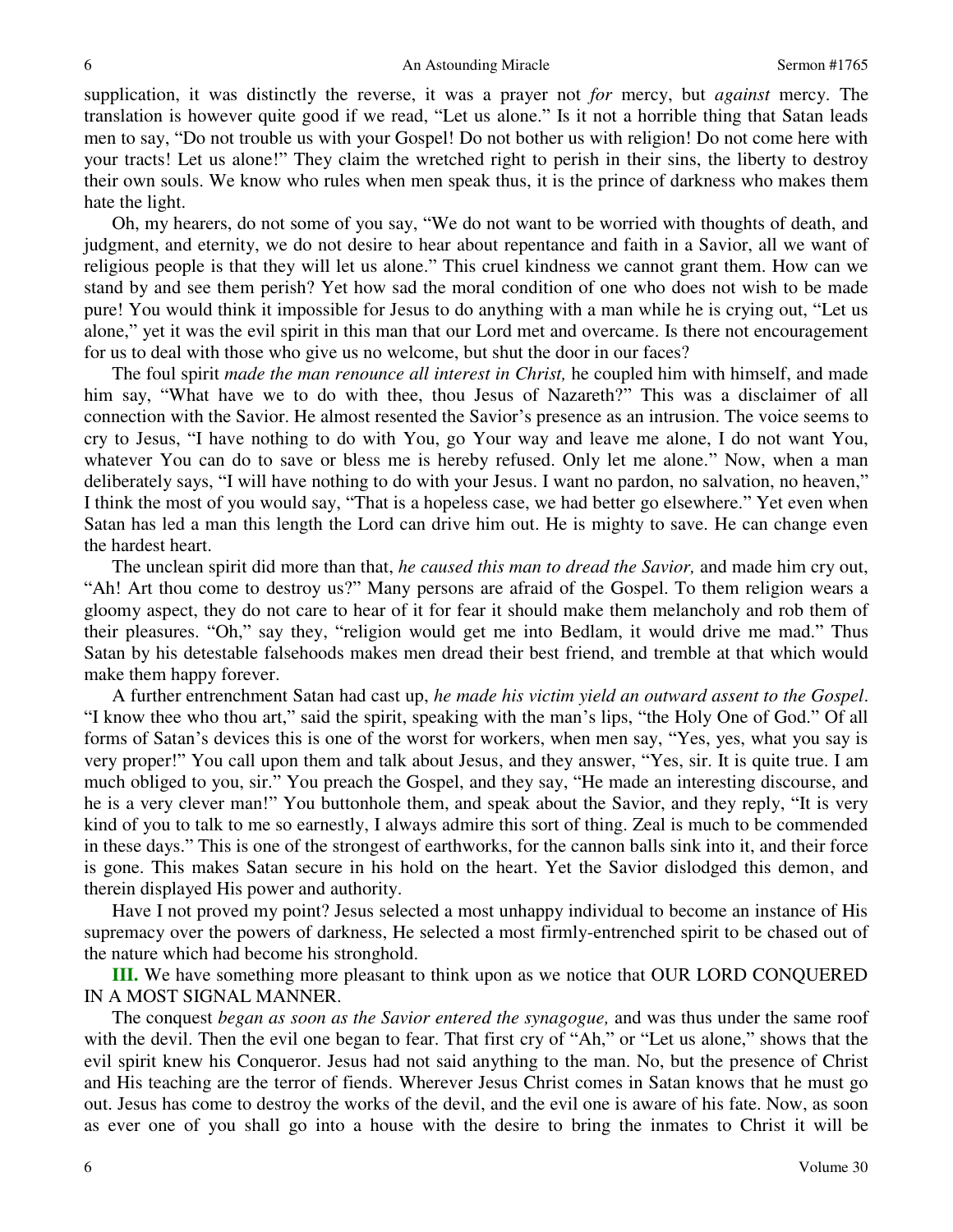### Sermon #1765 **An Astounding Miracle** 7

telegraphed to the bottomless pit directly. Insignificant person as you may think yourself, you are a very dangerous person to Satan's kingdom if you go in the name of Jesus and proclaim His Gospel. The Lord Jesus Christ opened the book and read in the synagogue, and soon His explanation and teaching with authority and power made all the evil spirits feel that their kingdom was shaken. "I beheld," said our Lord at another time, "Satan fall like lightning from heaven," and that fall was commencing in this "beginning of the gospel of Jesus Christ the Son of God." The first token of our Lord's triumph was the evident alarm which caused the evil spirit to cry out.

 The next sign was *that the devil began to offer terms to Christ,* for I take it that is the reason why he said, "I know thee who thou art, the Holy One of God." He did not confront our Lord with the hostile doubt, "If thou be the Son of God," but with the complaisant compliment, "I know thee who thou art." "Yes," the false spirit said, "I will allow this man to say his creed, and avow himself one of the orthodox, and then perhaps I shall be let alone. The man is sound in his views, and so my living in him cannot be a bad thing after all. I am quite willing to admit all the claims of Jesus, so long as He will not interfere with my rule over the man."

 The evil one had read his Bible, and knew how Daniel had called Jesus, "the Most Holy," and so he calls Him "The Holy One of God." "I am quite willing to admit it all," says the devil, "only let me stop in the man, do not meddle with me, and this man's lips shall confess the truth." And so, when Jesus comes in His power, and men hear His word, this deceitful compromise is often proposed and attempted. The sinner says, "I believe it all. I deny nothing. I am no infidel, but I mean to keep my sin, and I do not intend to feel the power of the Gospel so as to repent and have my sin chased out of me. I will agree to the Gospel, but I will not allow it to control my life."

 However, this coming to terms shows that the fallen spirit knows his Destroyer. He would fain be let down easily. He is willing to crouch, to cringe, to fawn, and even to bear testimony to the truth, if he may but be allowed to keep in his den—that den a human soul. Liar as he is, it must go sadly against the grain for him to say, "I know thee who thou art," yet he will do this if he may be allowed to keep dominion. So when Jesus draws near to men's minds, they say, "We will be orthodox, we will believe the Bible, and we will do anything else you prescribe, only do not disturb our consciences, interfere with our habits, or dislodge our selfishness." Men will accept anything rather than renounce their sin, their pride, their ease.

 Then our Lord's real work came on this man. *He gave the evil spirit short and sharp orders*. "Silence! Come out!" "Jesus rebuked him." The word implies that He spoke sharply to him. How else could He speak to one who was maliciously tormenting a man who had done him no harm? The Greek word might be read, "Be muzzled." It is a harsh word, such as an unclean tormenting spirit deserves. "Silence! Come out." That is exactly what Jesus means that the devil shall do when He delivers men from him. He says to him, "Come out of the man. I do not want pious talk and orthodox professing, hold your peace and come out of him."

 It is not for evil spirits, nor yet for ungodly men, to try to honor Christ by their words. Traitors bring no honor to those they praise. Liars cannot witness to the truth, or if they do they damage its cause. "Be still," says Jesus, and then, "Come out." He speaks as a man might call a dog out of a kennel, "Come out." "Oh," says the unclean spirit, "let me stay, and the man shall go to church, he shall even go to the sacrament." "No," says the Lord, "Come out of him. You have no right within him, he is Mine, and not yours. Come out of him!" I pray that the Master may give one of His mighty calls at this moment, speak to some poor besotted creature, and say to the devil in him, "Come out of him!" O sinners, sin must leave you or it will ruin you forever, are you not eager to be rid of it?

 Now see the conquest of Christ over the unclean spirit. *The fiend did not dare to utter another word,* though he went as near it as he could. He "cried with a loud voice." He made an inarticulate howling as he left the man. As he came out he tried to do his victim some further injury, but in that he also failed. He tore at him, and threw him down in the midst of the synagogue, but Luke adds, "He came out of him, having done him no hurt." From the moment when Jesus bade him, "Come out," his power to harm was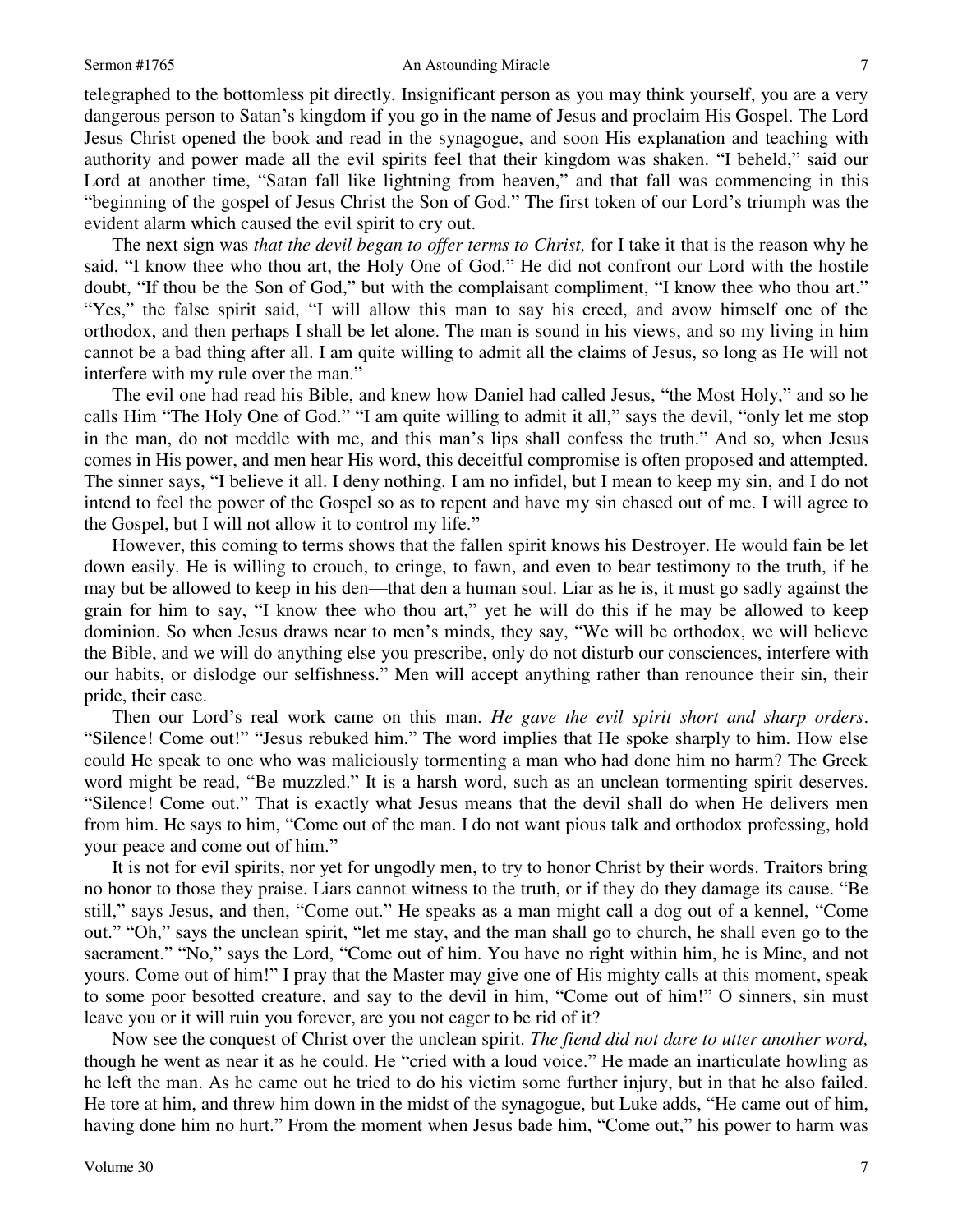gone, he came out like a whipped cur. See how Jesus triumphs. As He did this literally in the man in the synagogue, so He does it spiritually in thousands of cases. The last act of the fiend was malicious, but fruitless. I have seen a poor creature rolled in the dust of despair by the departing enemy, but he has soon risen to joy and peace. Have you not seen him in the inquiry room, weeping in the dismay of his spirit? But that has caused him no real harm, it has even been a benefit to him, by causing him to feel a deeper sense of sin, and by driving him quite out of himself to the Savior.

 Oh, what a splendid triumph this is for our Lord when out of a great sinner the reigning power of sin is expelled by a word! How our Master tramples on the lion and the adder! How He treads under His feet the young lion and the dragon! If the Lord will speak with power today to any soul, however vicious, or depraved, or besotted, his reigning sins shall come out of him, and the poor sinner shall become a trophy of His sovereign grace.

# **IV.** Lastly, THE SAVIOR RAISES BY WHAT HE DID A GREAT WONDERMENT.

 The people that saw this were more astonished than they generally were at the Savior's miracles, for they said, "What thing is this? What new teaching is this? for with authority commandeth he even the unclean spirits, and they do obey him." The wonder lay in this, here *was man at his very lowest,* he could not be worse. I have shown you the impossibility of anybody being worse than this poor creature was. I mean not that he was evil morally, for, as I have hinted before, the moral element does not actually enter into the man's case, but he is the instructive picture of the worst man morally, utterly and entirely possessed of Satan, and carried away to an extreme degree by the force of evil.

 Now, under the preaching of the Gospel the worst man that lives may be saved. While he is listening to the Gospel a power goes with it which can touch the hardest heart, subdue the proudest will, change the most perverted affections, and bring the most unwilling spirit to the feet of Jesus.

 I speak now what I do know, because I have seen it in scores and hundreds of cases, that the least likely persons, about whom there seemed to be nothing whatever helpful to the work of grace or preparatory for it, have nevertheless been turned from the power of Satan unto God. Such have been struck down by the preaching of the Gospel, and the devil has been made to come out of them, there and then, and they have become new creatures in Christ Jesus. This creates a great wonderment, and causes great staggering among the ungodly, they cannot understand it, but they ask, "What thing is this? and what new doctrine is this?" This is a convincing sign which makes the most obdurate unbeliever question his unbelief.

 Notice, in this case, that *Jesus worked entirely and altogether alone*. In most of His other miracles He required faith. In order to salvation there must be faith, but this miracle before us is not a parable of man's experience so much as of Christ's working, and that working is not dependent upon anything in man. When a man is commanded to stretch out His withered hand, or told to go to the Pool of Siloam and wash, he does something, but in this case the man is ignored, if he does anything it is rather to resist than to assist, the devil makes him cry, "Let us alone; what have we to do with thee?" The Lord Jesus Christ here displays His sovereignty, His power, and His authority, utterly ignoring the man, consulting neither his will nor his faith, but sovereignly bidding the fiend, "Be silent and come out." The thing is done, and the man is delivered from his thraldom before ever he has had time to seek or pray.

 The miracle seems to me to teach this, that the power of Christ to save from sin does not lie in the person saved, it lies wholly in Jesus Himself, and further, I learn that though the person to be saved be so far gone that you could scarcely expect faith of him, yet the Gospel coming to him can bring faith with itself, and do its own work, *ab initio,* from the very beginning. What if I say that the Gospel is a seed that makes its own soil! It is a spark that carries its own fuel with it, a life which can implant itself within the ribs of death, ay, between the jaws of destruction. The Eternal Spirit comes with His own light and life and creates men in Christ Jesus to the praise of the glory of His grace. Oh, the marvel of this miracle! I was never led more greatly to admire the splendor of the power of Christ to rescue men from sin than at this hour.